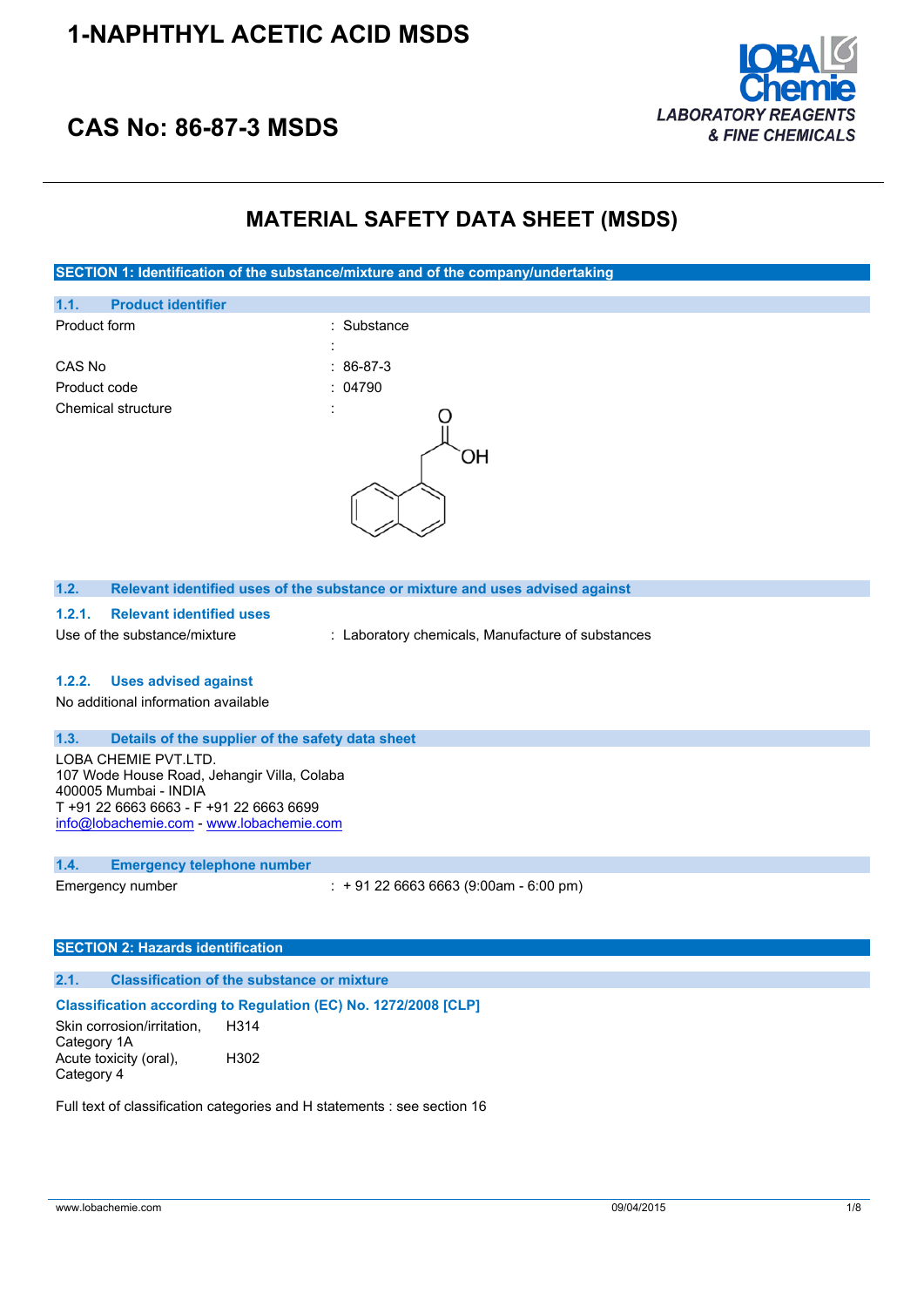Safety Data Sheet

### **Classification according to Directive 67/548/EEC or 1999/45/EC**

Xn; R22 C; R35 C; R34 Full text of R-phrases: see section 16

### **Adverse physicochemical, human health and environmental effects** No additional information available

| 2.2.              | <b>Label elements</b>                                      |                                                                                                                                                                                                                                                                                                     |
|-------------------|------------------------------------------------------------|-----------------------------------------------------------------------------------------------------------------------------------------------------------------------------------------------------------------------------------------------------------------------------------------------------|
|                   | Labelling according to Regulation (EC) No. 1272/2008 [CLP] |                                                                                                                                                                                                                                                                                                     |
|                   | Hazard pictograms (CLP)                                    |                                                                                                                                                                                                                                                                                                     |
|                   |                                                            | GHS05<br>GHS07                                                                                                                                                                                                                                                                                      |
| Signal word (CLP) |                                                            | : Danger                                                                                                                                                                                                                                                                                            |
|                   | Hazard statements (CLP)                                    | $\pm$ H302 - Harmful if swallowed<br>H314 - Causes severe skin burns and eve damage                                                                                                                                                                                                                 |
|                   | Precautionary statements (CLP)                             | : P260 - Do not breathe dust/fume/gas/mist/vapours/spray<br>P280 - Wear protective gloves/protective clothing/eye protection/face protection<br>P305+P351+P338 - IF IN EYES: Rinse cautiously with water for several minutes.<br>Remove contact lenses, if present and easy to do. Continue rinsing |

### **2.3. Other hazards**

No additional information available

|                | <b>SECTION 3: Composition/information on ingredients</b> |                                                                                                                                                 |
|----------------|----------------------------------------------------------|-------------------------------------------------------------------------------------------------------------------------------------------------|
| 3.1.           | <b>Substance</b>                                         |                                                                                                                                                 |
| Name<br>CAS No |                                                          | $: 1$ -NAPHTHYL ACETIC ACID<br>$: 86-87-3$                                                                                                      |
|                | Full text of R- and H-phrases: see section 16            |                                                                                                                                                 |
| 3.2.           | <b>Mixture</b>                                           |                                                                                                                                                 |
| Not applicable |                                                          |                                                                                                                                                 |
|                | <b>SECTION 4: First aid measures</b>                     |                                                                                                                                                 |
| 4.1.           | <b>Description of first aid measures</b>                 |                                                                                                                                                 |
|                | First-aid measures after inhalation                      | : Remove victim to fresh air and keep at rest in a position comfortable for breathing.<br>Immediately call a POISON CENTER or doctor/physician. |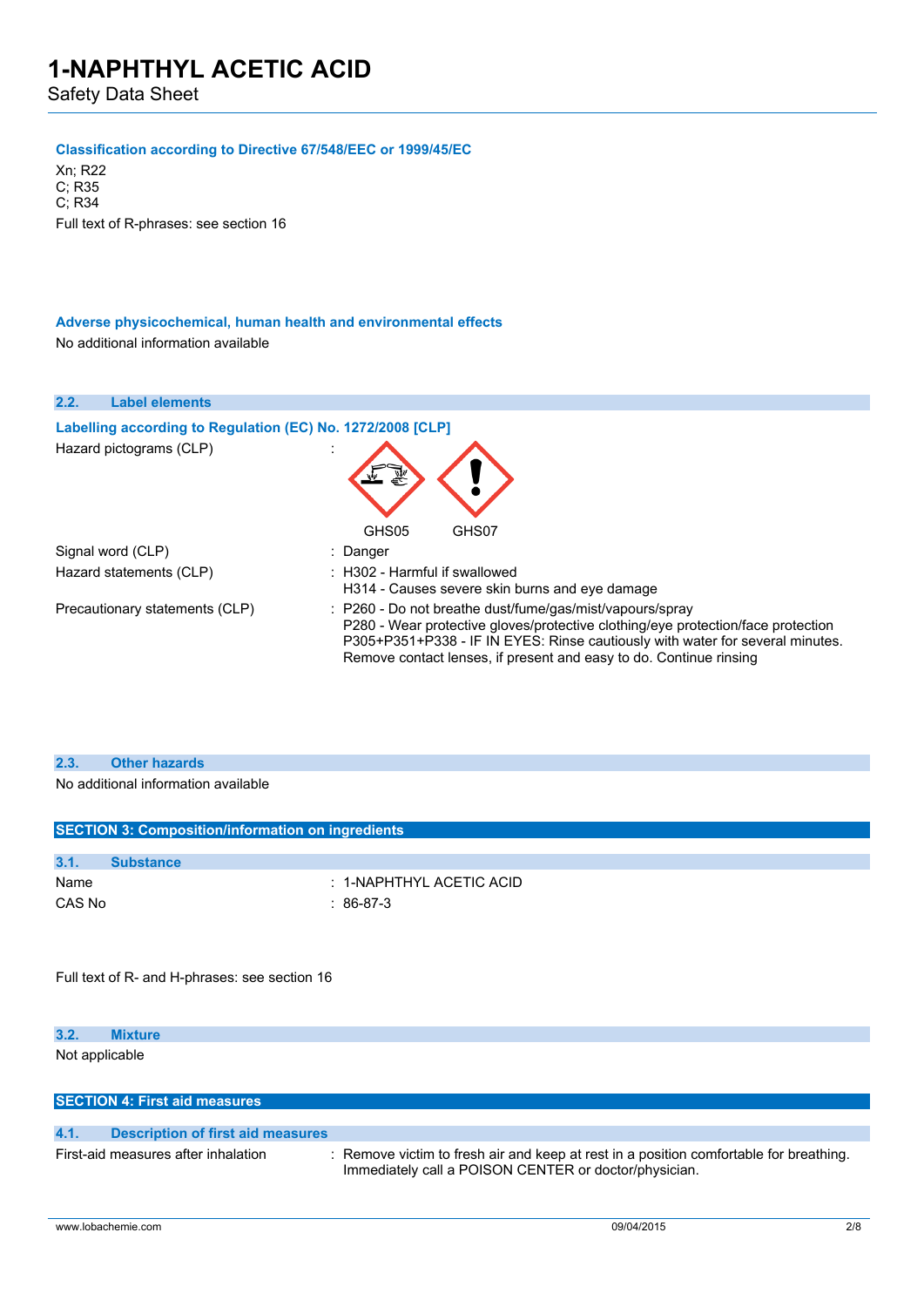Safety Data Sheet

| First-aid measures after skin contact                                       | : Remove/Take off immediately all contaminated clothing. Rinse skin with<br>water/shower. Immediately call a POISON CENTER or doctor/physician.                                  |
|-----------------------------------------------------------------------------|----------------------------------------------------------------------------------------------------------------------------------------------------------------------------------|
| First-aid measures after eye contact                                        | Rinse cautiously with water for several minutes. Remove contact lenses, if present<br>and easy to do. Continue rinsing. Immediately call a POISON CENTER or<br>doctor/physician. |
| First-aid measures after ingestion                                          | Rinse mouth. Call a POISON CENTER or doctor/physician if you feel unwell. Do<br>NOT induce vomiting. Immediately call a POISON CENTER or doctor/physician.                       |
| 4.2.<br>Most important symptoms and effects, both acute and delayed         |                                                                                                                                                                                  |
| Symptoms/injuries                                                           | : Causes severe skin burns and eye damage.                                                                                                                                       |
| Symptoms/injuries after ingestion                                           | : Swallowing a small quantity of this material will result in serious health hazard.                                                                                             |
| 4.3.                                                                        | Indication of any immediate medical attention and special treatment needed                                                                                                       |
| Treat symptomatically.                                                      |                                                                                                                                                                                  |
| <b>SECTION 5: Firefighting measures</b>                                     |                                                                                                                                                                                  |
| 5.1.<br><b>Extinguishing media</b>                                          |                                                                                                                                                                                  |
| Suitable extinguishing media                                                | : dry chemical powder, alcohol-resistant foam, carbon dioxide (CO2).                                                                                                             |
| Unsuitable extinguishing media                                              | : Do not use a heavy water stream.                                                                                                                                               |
|                                                                             |                                                                                                                                                                                  |
| 5.2.<br>Special hazards arising from the substance or mixture               |                                                                                                                                                                                  |
| No additional information available                                         |                                                                                                                                                                                  |
| 5.3.<br><b>Advice for firefighters</b>                                      |                                                                                                                                                                                  |
| Protection during firefighting                                              | : Do not attempt to take action without suitable protective equipment.                                                                                                           |
| <b>SECTION 6: Accidental release measures</b>                               |                                                                                                                                                                                  |
| 6.1.                                                                        | Personal precautions, protective equipment and emergency procedures                                                                                                              |
| 6.1.1.<br>For non-emergency personnel                                       |                                                                                                                                                                                  |
| <b>Emergency procedures</b>                                                 | : Evacuate unnecessary personnel.                                                                                                                                                |
| 6.1.2.<br>For emergency responders                                          |                                                                                                                                                                                  |
| Protective equipment                                                        | : Use personal protective equipment as required.                                                                                                                                 |
| Emergency procedures                                                        | : Stop release.                                                                                                                                                                  |
|                                                                             |                                                                                                                                                                                  |
| 6.2.<br><b>Environmental precautions</b>                                    |                                                                                                                                                                                  |
| Avoid release to the environment.                                           |                                                                                                                                                                                  |
| 6.3.<br>Methods and material for containment and cleaning up                |                                                                                                                                                                                  |
| Methods for cleaning up                                                     | : Clear up rapidly by scoop or vacuum.                                                                                                                                           |
| <b>Reference to other sections</b><br>6.4.                                  |                                                                                                                                                                                  |
| No additional information available                                         |                                                                                                                                                                                  |
| <b>SECTION 7: Handling and storage</b>                                      |                                                                                                                                                                                  |
| <b>Precautions for safe handling</b><br>7.1.                                |                                                                                                                                                                                  |
| Precautions for safe handling                                               | Do not breathe dust/fume/gas/mist/vapours/spray. Avoid contact during<br>pregnancy/while nursing.                                                                                |
| Hygiene measures                                                            | Do not eat, drink or smoke when using this product. Wash  thoroughly after<br>handling.                                                                                          |
| <b>Conditions for safe storage, including any incompatibilities</b><br>7.2. |                                                                                                                                                                                  |
| Technical measures                                                          | : Comply with applicable regulations.                                                                                                                                            |
| Storage conditions                                                          | : Store in original container. Keep container tightly closed. Store in a dry place.                                                                                              |
| <b>Specific end use(s)</b><br>7.3.                                          |                                                                                                                                                                                  |
| No additional information available                                         |                                                                                                                                                                                  |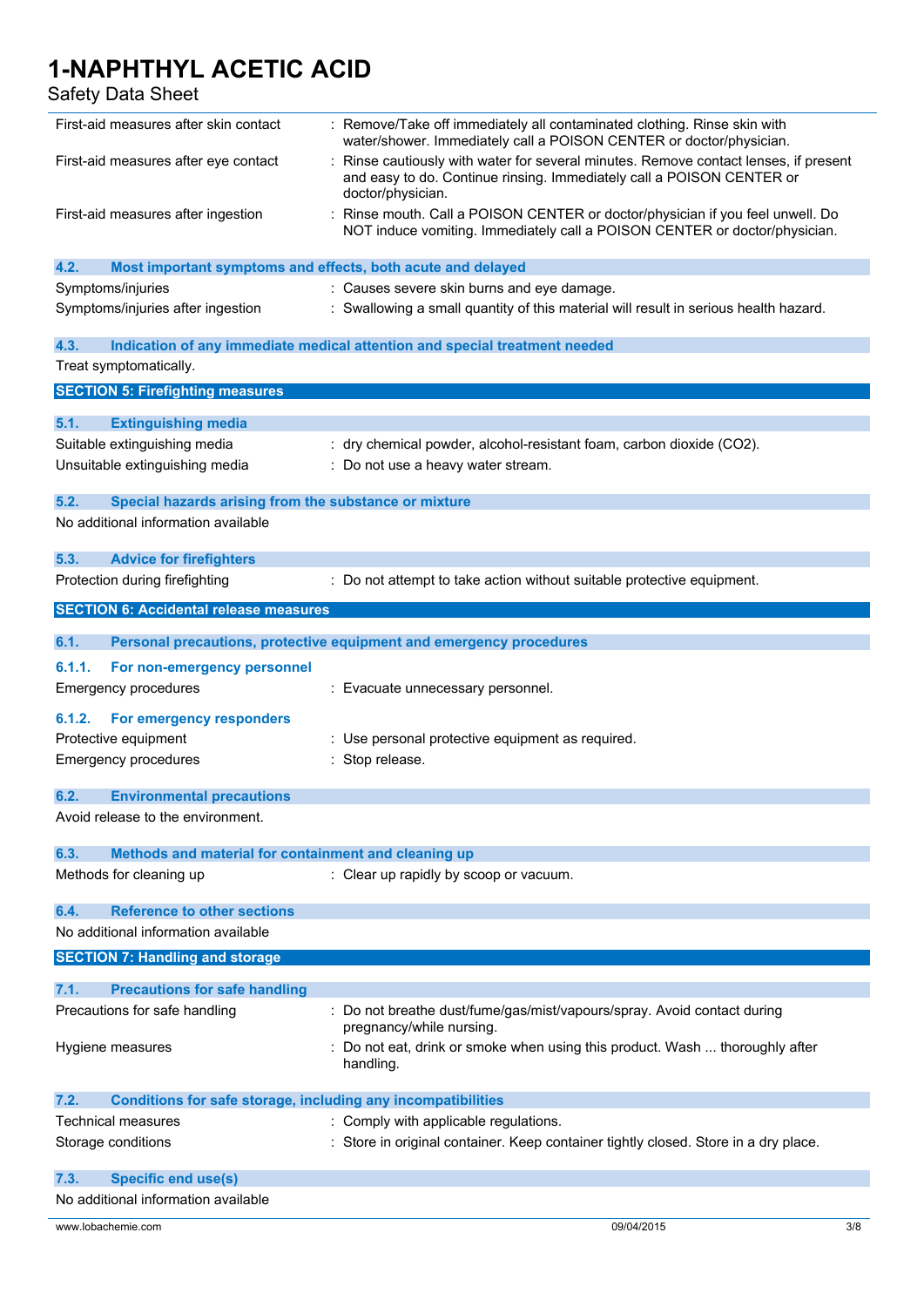Safety Data Sheet

**SECTION 8: Exposure controls/personal protection**

### **8.1. Control parameters**

No additional information available

| 8.2.                        | <b>Exposure controls</b>                              |                                   |
|-----------------------------|-------------------------------------------------------|-----------------------------------|
|                             | Hand protection                                       | protective gloves                 |
| Eye protection              |                                                       | Chemical goggles or face shield   |
|                             | Skin and body protection                              | Wear suitable protective clothing |
|                             | Respiratory protection                                | : Wear respiratory protection     |
|                             | <b>SECTION 9: Physical and chemical properties</b>    |                                   |
| 9.1.                        | Information on basic physical and chemical properties |                                   |
|                             | Physical state                                        | : Solid                           |
| Colour                      |                                                       | White to off white.               |
| Odour                       |                                                       | odourless.                        |
|                             | Odour threshold                                       | No data available                 |
| pH                          |                                                       | : No data available               |
|                             | Relative evaporation rate (butylacetate=1)            | : No data available               |
| Melting point               |                                                       | $: 129 - 13150$                   |
|                             | Freezing point                                        | : No data available               |
| Boiling point               |                                                       | : No data available               |
| Flash point                 |                                                       | : No data available               |
|                             | Auto-ignition temperature                             | No data available                 |
|                             | Decomposition temperature                             | : No data available               |
|                             | Flammability (solid, gas)                             | No data available                 |
|                             | Vapour pressure                                       | No data available                 |
|                             | Relative vapour density at 20 °C                      | : No data available               |
|                             | Relative density                                      | No data available                 |
| Solubility                  |                                                       | : Water: 0.38 g/l (170C)          |
| Log Pow                     |                                                       | : No data available               |
|                             | Viscosity, kinematic                                  | : No data available               |
|                             | Viscosity, dynamic                                    | : No data available               |
| <b>Explosive properties</b> |                                                       | : No data available               |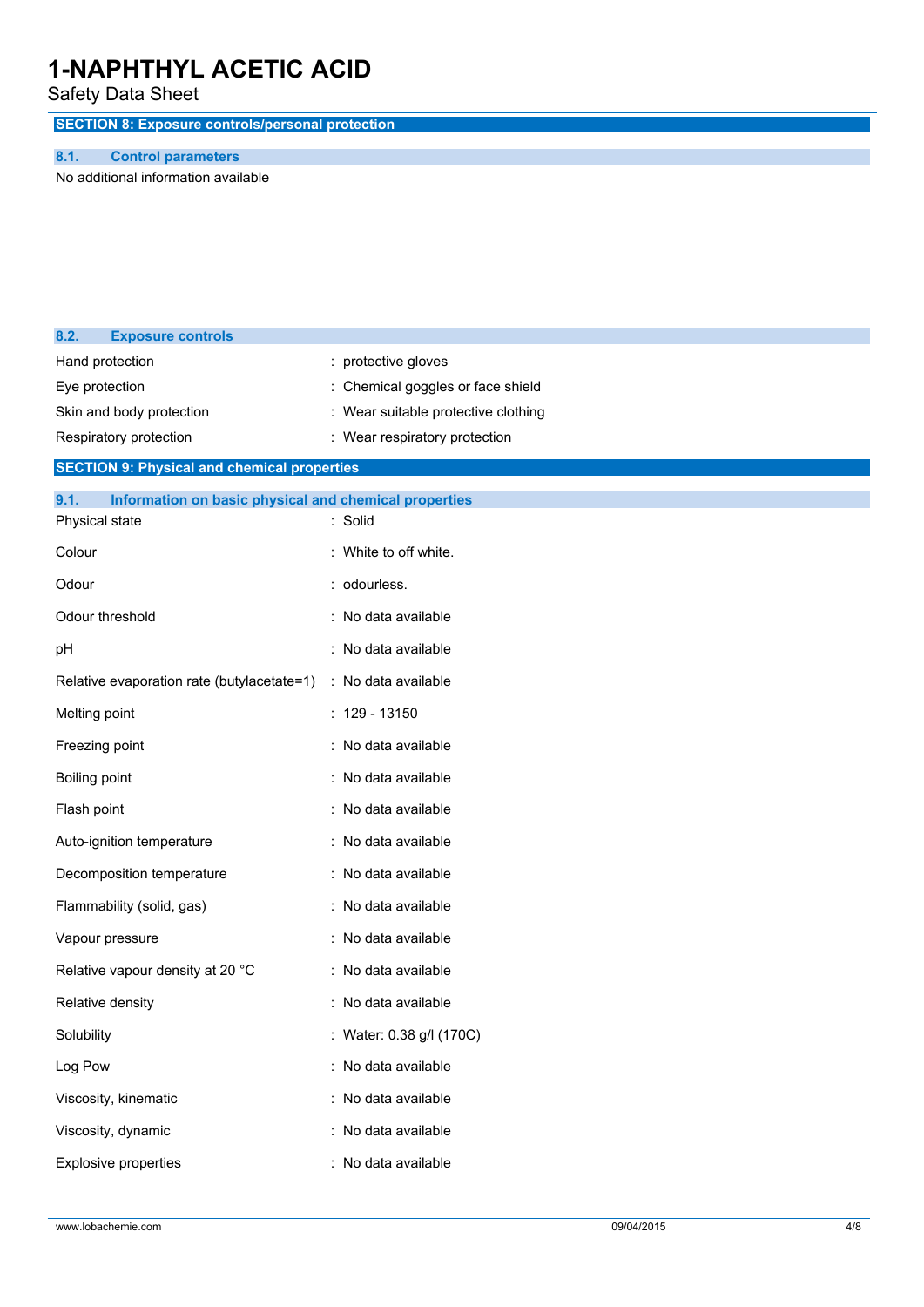Safety Data Sheet

| Safety Data Sheet                                     |                                                                                          |
|-------------------------------------------------------|------------------------------------------------------------------------------------------|
| Oxidising properties                                  | : No data available                                                                      |
| <b>Explosive limits</b>                               | : No data available                                                                      |
|                                                       |                                                                                          |
| <b>Other information</b><br>9.2.                      |                                                                                          |
| No additional information available                   |                                                                                          |
| <b>SECTION 10: Stability and reactivity</b>           |                                                                                          |
| 10.1.<br><b>Reactivity</b>                            |                                                                                          |
| Thermal decomposition generates : Corrosive vapours.  |                                                                                          |
| 10.2.<br><b>Chemical stability</b>                    |                                                                                          |
| Stable under normal conditions.                       |                                                                                          |
| 10.3.<br><b>Possibility of hazardous reactions</b>    |                                                                                          |
| No additional information available                   |                                                                                          |
| <b>Conditions to avoid</b><br>10.4.                   |                                                                                          |
| Direct sunlight.                                      |                                                                                          |
| 10.5.<br><b>Incompatible materials</b>                |                                                                                          |
| No additional information available                   |                                                                                          |
| <b>Hazardous decomposition products</b><br>10.6.      |                                                                                          |
| Thermal decomposition generates : Corrosive vapours.  |                                                                                          |
|                                                       |                                                                                          |
|                                                       |                                                                                          |
| <b>SECTION 11: Toxicological information</b>          |                                                                                          |
| 11.1.<br>Information on toxicological effects         |                                                                                          |
| Acute toxicity                                        | : Oral: Harmful if swallowed.                                                            |
|                                                       |                                                                                          |
| Skin corrosion/irritation                             |                                                                                          |
| Serious eye damage/irritation                         | : Causes severe skin burns and eye damage.<br>: Serious eye damage, category 1, implicit |
| Respiratory or skin sensitisation                     | : Not classified                                                                         |
| Germ cell mutagenicity                                | Not classified                                                                           |
| Carcinogenicity                                       | : Not classified                                                                         |
|                                                       |                                                                                          |
| Reproductive toxicity                                 | : Not classified                                                                         |
| Specific target organ toxicity (single<br>exposure)   | : Not classified                                                                         |
|                                                       |                                                                                          |
| Specific target organ toxicity (repeated<br>exposure) | : Not classified                                                                         |
|                                                       |                                                                                          |
| Aspiration hazard                                     | : Not classified                                                                         |
|                                                       |                                                                                          |
| Potential adverse human health effects                | : Harmful if swallowed.                                                                  |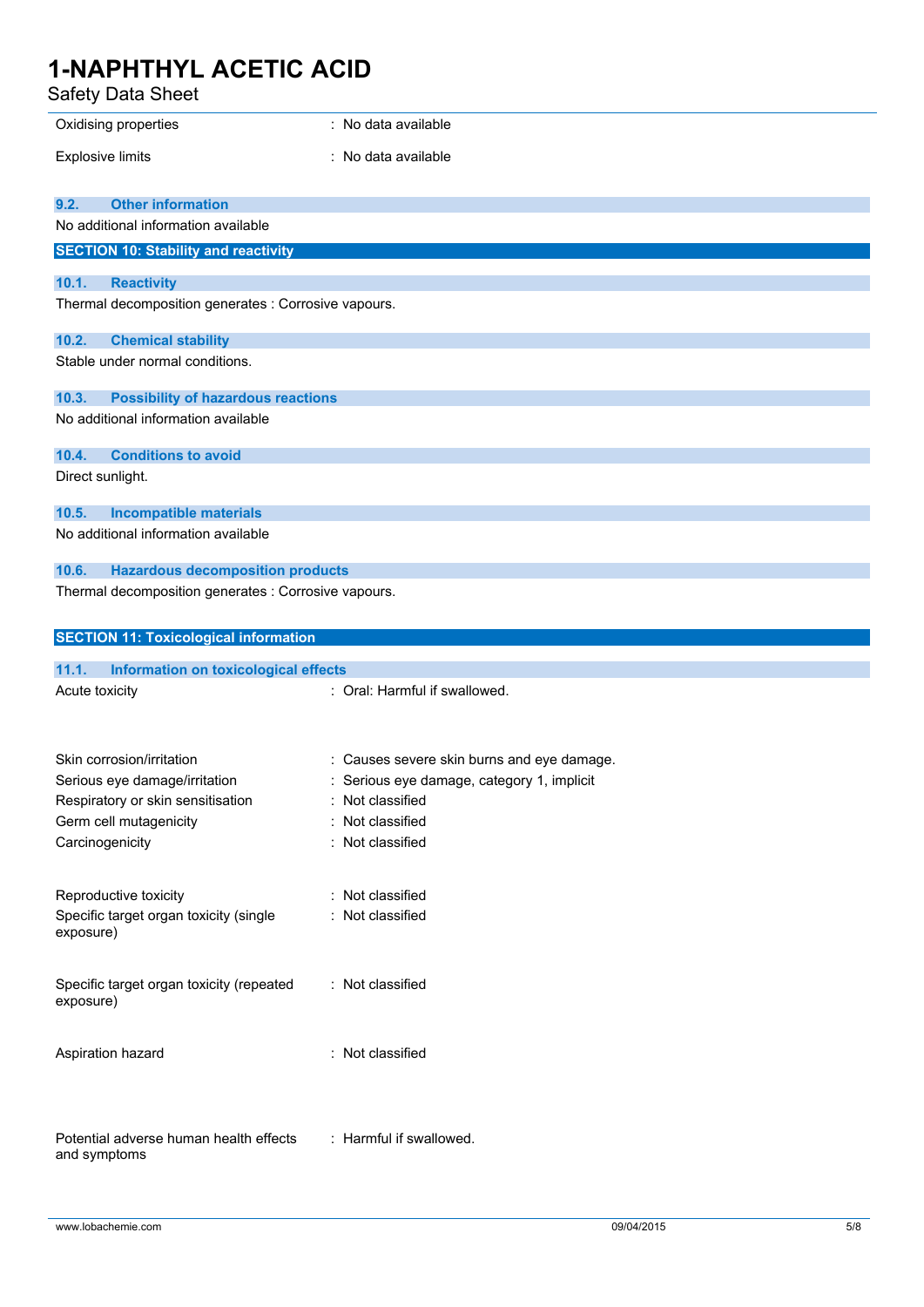Safety Data Sheet

| <b>SECTION 12: Ecological information</b>                                                 |                                        |            |     |
|-------------------------------------------------------------------------------------------|----------------------------------------|------------|-----|
| <b>Toxicity</b><br>12.1.                                                                  |                                        |            |     |
| No additional information available                                                       |                                        |            |     |
|                                                                                           |                                        |            |     |
|                                                                                           |                                        |            |     |
|                                                                                           |                                        |            |     |
|                                                                                           |                                        |            |     |
| <b>Persistence and degradability</b><br>12.2.                                             |                                        |            |     |
| No additional information available                                                       |                                        |            |     |
|                                                                                           |                                        |            |     |
| 12.3.<br><b>Bioaccumulative potential</b>                                                 |                                        |            |     |
| No additional information available                                                       |                                        |            |     |
|                                                                                           |                                        |            |     |
| 12.4.<br><b>Mobility in soil</b>                                                          |                                        |            |     |
| No additional information available                                                       |                                        |            |     |
|                                                                                           |                                        |            |     |
| <b>Results of PBT and vPvB assessment</b><br>12.5.<br>No additional information available |                                        |            |     |
|                                                                                           |                                        |            |     |
|                                                                                           |                                        |            |     |
| <b>Other adverse effects</b><br>12.6.                                                     |                                        |            |     |
| No additional information available                                                       |                                        |            |     |
| <b>SECTION 13: Disposal considerations</b>                                                |                                        |            |     |
| <b>Waste treatment methods</b><br>13.1.                                                   |                                        |            |     |
| Product/Packaging disposal                                                                | : Dispose of contents/container to     |            |     |
| recommendations                                                                           |                                        |            |     |
| <b>SECTION 14: Transport information</b>                                                  |                                        |            |     |
| In accordance with ADR / RID / IMDG / IATA / ADN                                          |                                        |            |     |
|                                                                                           |                                        |            |     |
|                                                                                           |                                        |            |     |
| 14.1.<br><b>UN number</b><br>UN-No. (ADR)                                                 | $\cdot$                                |            |     |
| UN-No. (IMDG)                                                                             | Not applicable<br>Not applicable       |            |     |
| UN-No.(IATA)                                                                              | Not applicable                         |            |     |
| UN-No.(ADN)                                                                               | Not applicable                         |            |     |
| UN-No. (RID)                                                                              | Not applicable<br>$\ddot{\phantom{0}}$ |            |     |
|                                                                                           |                                        |            |     |
| 14.2.<br><b>UN proper shipping name</b><br>Proper Shipping Name (ADR)                     | Not applicable                         |            |     |
| Proper Shipping Name (IMDG)                                                               | Not applicable                         |            |     |
| Proper Shipping Name (IATA)                                                               | Not applicable                         |            |     |
| Proper Shipping Name (ADN)                                                                | Not applicable                         |            |     |
| Proper Shipping Name (RID)                                                                | Not applicable<br>÷                    |            |     |
| 14.3.<br><b>Transport hazard class(es)</b>                                                |                                        |            |     |
| <b>ADR</b>                                                                                |                                        |            |     |
| Transport hazard class(es) (ADR)                                                          | : Not applicable                       |            |     |
|                                                                                           |                                        |            |     |
| <b>IMDG</b>                                                                               |                                        |            |     |
| Transport hazard class(es) (IMDG)                                                         | : Not applicable                       |            |     |
| www.lobachemie.com                                                                        |                                        | 09/04/2015 | 6/8 |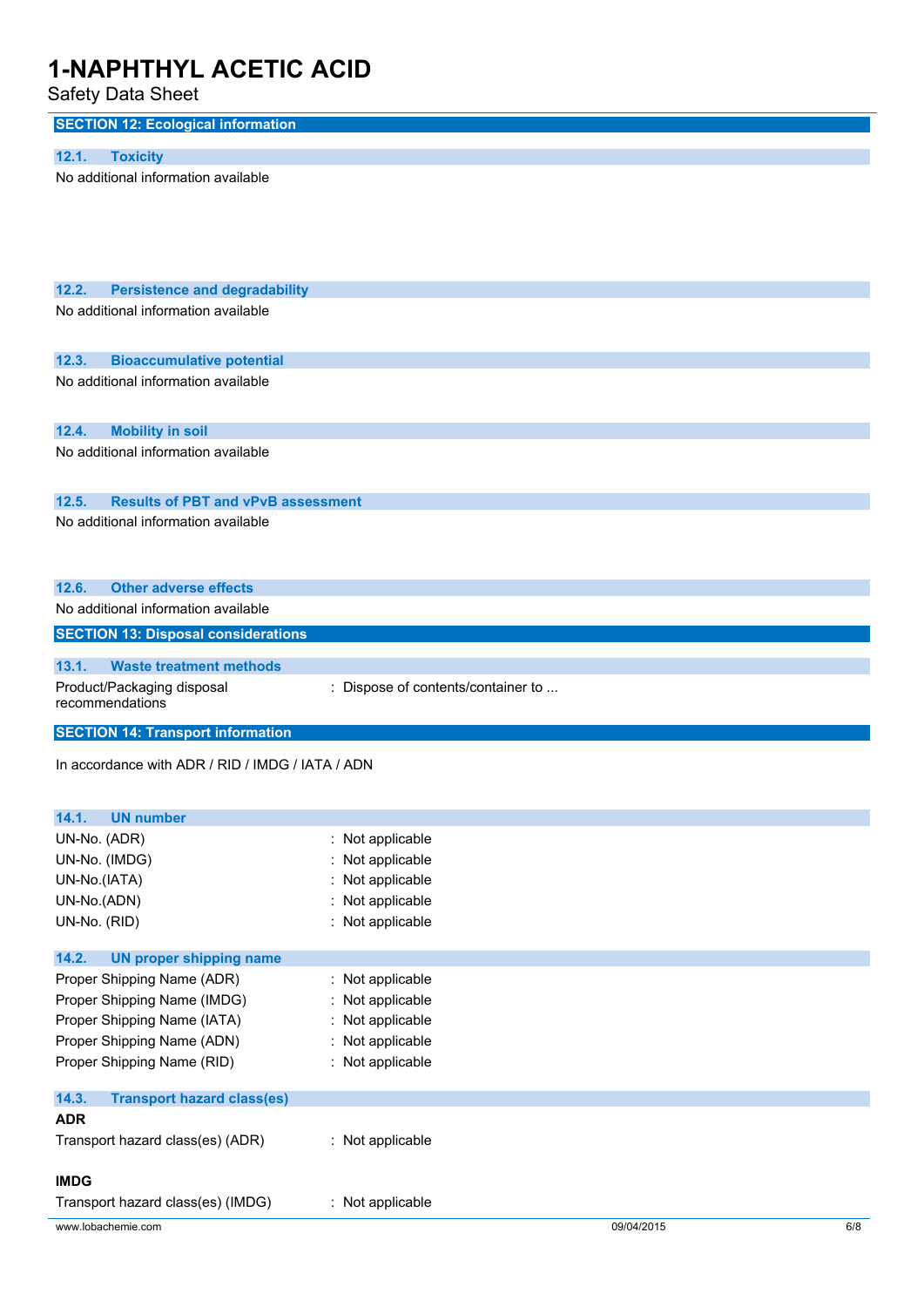Safety Data Sheet

| <b>IATA</b>                                  |                                          |
|----------------------------------------------|------------------------------------------|
| Transport hazard class(es) (IATA)            | : Not applicable                         |
| <b>ADN</b>                                   |                                          |
| Transport hazard class(es) (ADN)             | : Not applicable                         |
| <b>RID</b>                                   |                                          |
| Transport hazard class(es) (RID)             | : Not applicable                         |
| 14.4.<br><b>Packing group</b>                |                                          |
| Packing group (ADR)                          | : Not applicable                         |
| Packing group (IMDG)                         | Not applicable                           |
| Packing group (IATA)                         | Not applicable                           |
| Packing group (ADN)                          | : Not applicable                         |
| Packing group (RID)                          | : Not applicable                         |
| <b>Environmental hazards</b><br>14.5.        |                                          |
| Dangerous for the environment                | : No                                     |
| Marine pollutant                             | : No                                     |
| Other information                            | : No supplementary information available |
| 14.6.<br><b>Special precautions for user</b> |                                          |
|                                              |                                          |
| - Overland transport<br>No data available    |                                          |

**- Transport by sea**

No data available

**- Air transport**

No data available

**- Inland waterway transport**

No data available

**- Rail transport**

No data available

**14.7. Transport in bulk according to Annex II of MARPOL 73/78 and the IBC Code**

Not applicable

**SECTION 15: Regulatory information**

**15.1. Safety, health and environmental regulations/legislation specific for the substance or mixture**

**15.1.1. EU-Regulations**

No REACH Annex XVII restrictions 1-NAPHTHYL ACETIC ACID is not on the REACH Candidate List 1-NAPHTHYL ACETIC ACID is not on the REACH Annex XIV List